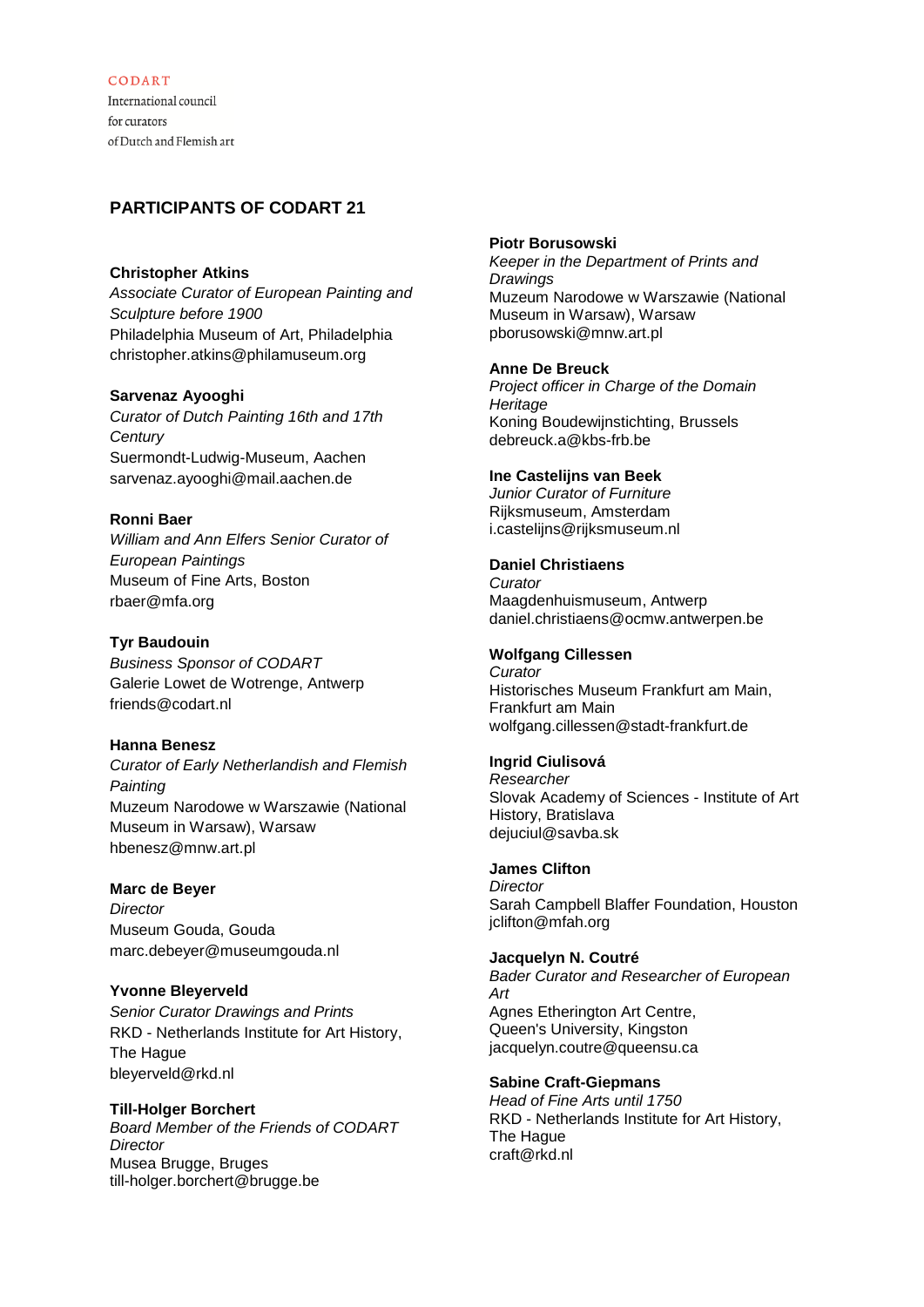**Jelena Dergenc** *Senior Curator* Narodni Muzej (National Museum of Serbia), Belgrade jelenadergenc@yahoo.com

**Lloyd DeWitt** *Chief Curator and Irene Leache Curator of European Art* Chrysler Museum of Art, Norfolk ldewitt@chrysler.org

**Annabel Dijkema** *Junior Curator* Museum Catharijneconvent, Utrecht a.dijkema@catharijneconvent.nl

#### **Eric Domela Nieuwenhuis**

*Curator* Rijksdienst voor het Cultureel Erfgoed - Afdeling collectiebeheer, Rijswijk e.domela@cultureelerfgoed.nl

**Katrin Dyballa** *Research Associate* Gemäldegalerie, Staatliche Museen zu Berlin, Berlin k.dyballa@smb.spk-berlin.de

**Erik Eising**

*Assistant Curator* Städel Museum, Frankfurt am Main eising@staedelmuseum.de

**Kirsi Eskelinen**

*Director* Sinebrychoff Art Museum, Finnish National Gallery, Helsinki kirsi.eskelinen@siff.fi

**Mark Evans** *Senior Curator of Paintings* Victoria and Albert Museum, London m.evans@vam.ac.uk

**Carina Fryklund** *Research Curator for Netherlandish, Flemish and Dutch Art* Nationalmuseum, Stockholm carina.fryklund@nationalmuseum.se

**Nadja Garthoff** *Curator of Fine Arts until 1750* RKD - Netherlands Institute for Art History, The Hague garthoff@rkd.nl

**Jenny Gaschke** *Curator of Fine Art Pre-1900* Bristol Museum & Art Gallery, Bristol jenny.gaschke@bristol.gov.uk

**Erik van Ginkel** *Managing Director* Rijksmuseum, Amsterdam e.van.ginkel@rijksmuseum.nl

**Rima Girnius** *Associate Curator* Nelson-Atkins Museum of Art, Kansas City rgirnius@nelson-atkins.org

**Hilliard Goldfarb**

*Senior Curator - Collections* Musée des Beaux-Arts de Montréal, Montreal hgoldfarb@mbamtl.org

**Lia Gorter** *Director*

Stichting Cultuur Inventarisatie, Amsterdam info@culturalinventory.nl

**Joris Van Grieken** *Curator of Prints and Drawings* Koninklijke Bibliotheek van België, Brussels joris.vangrieken@kbr.be

**Bendor Grosvenor** *Art Historian, Writer, Dealer, Presenter TV series* Edinburgh bendor@arthistorynews.com

**Gerlinde Gruber** *Curator of Flemish Baroque Painting* Kunsthistorisches Museum, Vienna gerlinde.gruber@khm.at

**Karen Hearn** *Honorary Professor* University College London, London karen.hearn77@yahoo.com

**Aleid Hemeryck** *Curator* Gruuthusemuseum, Musea Brugge, Bruges aleid.hemeryck@brugge.be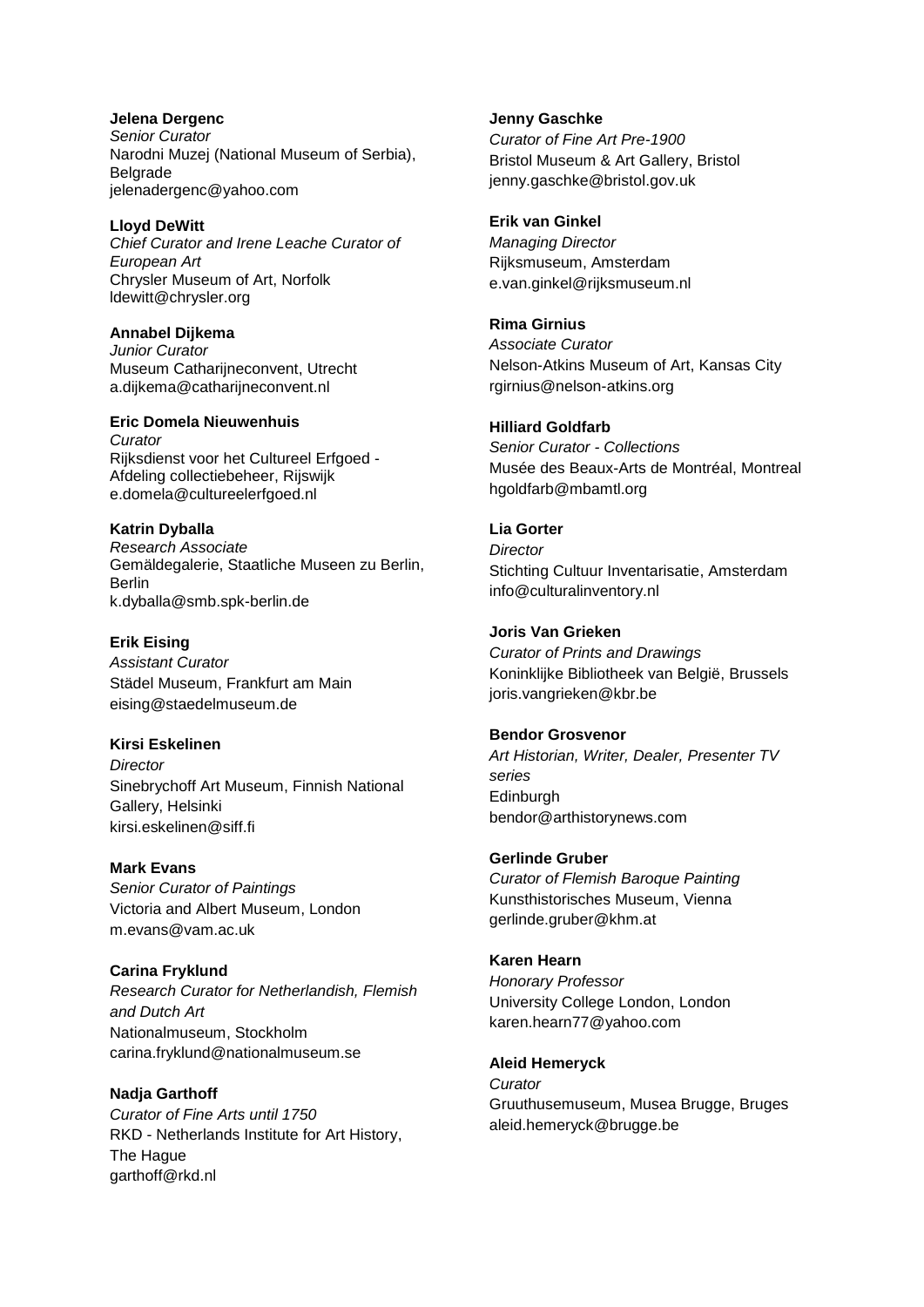## **Lars Hendrikman** *Curator of Old Master Painting and Applied Arts* Bonnefantenmuseum, Maastricht hendrikman@bonnefanten.nl

**Zofia Herman-Templewicz** *Assistant Curator* Muzeum Narodowe w Warszawie (National Museum in Warsaw), Warsaw zherman@mnw.art.pl

### **Valerie Herremans** *Curator of Sculpture* Koninklijk Museum voor Schone Kunsten Antwerpen, Antwerp valerie.herremans@kmska.be

**Helen Hillyard** *Assistant Curator* Dulwich Picture Gallery, London h.hillyard@dulwichpicturegallery.org.uk

**Camilla Hjelm** *Curator* Spökslottet (Scheffler Palace), Stockholm camilla.hjelm@su.se

**Annemieke Hogervorst** *Curator* Museum Helmond, Helmond a.hogervorst@helmond.nl

**Willem Jan Hoogsteder** *Patron of CODART* Hoogsteder & Hoogsteder, The Hague friends@codart.nl

**Geertje Jacobs** *Head of Collections, Education and Exhibitions* Noordbrabants Museum, Den Bosch giacobs@hnbm.nl

**Irene Jacobs** *Curator* Maritiem Museum Rotterdam, Rotterdam i.jacobs@maritiemmuseum.nl

**Aleksandra Janiszewska** *Curator* Muzeum Narodowe w Warszawie (National Museum in Warsaw), Warsaw ajaniszewska@mnw.art.pl

**Anita Jansen** *Curator of Old Master Paintings* Museum Prinsenhof, Delft ajansen@delft.nl

**Elsje Janssen** *Board Member of CODART Director of Collections* Koninklijk Museum voor Schone Kunsten Antwerpen, Antwerp elsje.janssen@kmska.be

**Stephan Kemperdick** *Curator of Early Netherlandish and Early German Painting* Gemäldegalerie, Staatliche Museen zu Berlin, Berlin s.kemperdick@smb.spk-berlin.de

**George Keyes** *Former Curator of European Paintings* Detroit Institute of Arts Waldoboro, Maine keyes7113@roadrunner.com

**Hanna Klarenbeek** *Curator of Paintings, Prints and Drawings* Paleis Het Loo, Apeldoorn h.klarenbeek@paleishetloo.nl

**Christi Klinkert** *Curator* Stedelijk Museum Alkmaar, Alkmaar christi@museumalkmaar.nl

**Paul Knolle** *Head of Collections and Curator of Fine Arts* Rijksmuseum Twenthe, Enschede pknolle@rijksmuseumtwenthe.nl

**Claudia Koch** *Curator* Gemäldegalerie der Akademie der bildenden Künste, Vienna c.koch@akbild.ac.at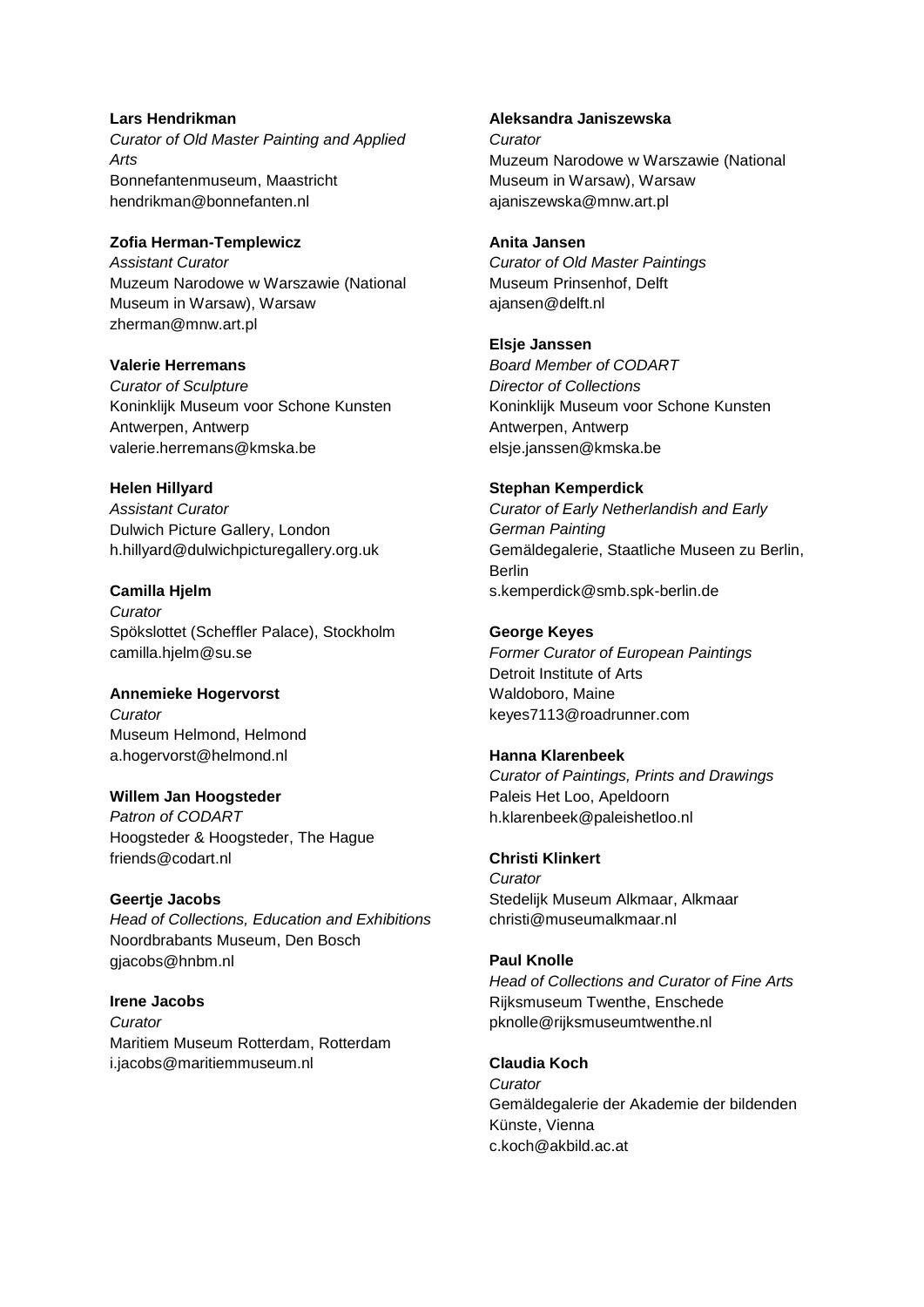**Anna Koopstra** *Guest Curator Exhibition Lucas Gassel* Museum Helmond, Helmond a.koopstra@helmond.nl

#### **Greta Koppel**

*Curator of Dutch and Flemish Paintings* Kadrioru Kunstimuuseum, Eesti Kunstimuuseum (Art Museum of Estonia), **Tallinn** greta.koppel@ekm.ee

#### **Dragana Kovačìč**

*Senior Curator* Narodni Muzej (National Museum of Serbia), Belgrade dragana.kovacic@gmail.com

#### **Zoltán Kovács**

*Head of Archive and Art Historical Documentation* Szépmüvészeti Múzeum (The Museum of Fine Arts), Budapest zoltan.kovacs@szepmuveszeti.hu

#### **Cécile Kruyfhooft**

*Curator Prints and Drawings* Kasteel van Loppem, Loppem cecile.kruyfhooft@telenet.be

### **David Lainé**

*Patron of CODART* IPARC, Leuven friends@codart.nl

#### **Friso Lammertse**

*Curator of Old Masters Painting* Museum Boijmans Van Beuningen, Rotterdam lammertse@boijmans.nl

### **Micha Leeflang**

*Curator of Medieval Art* Museum Catharijneconvent, Utrecht m.leeflang@catharijneconvent.nl

### **Thomas Leysen**

*Patron of CODART Chairman of the Board of Directors KBC Group* Antwerp friends@codart.nl

#### **Alexandra Libby**

*Assistant Curator* National Gallery of Art, Washington a-libby@nga.gov

### **Jochen Luckhardt**

*Director* Herzog Anton Ulrich-Museum, Braunschweig j.luckhardt@3landesmuseen.de

#### **Samuel Mareel**

*Curator* Museum Hof van Busleyden, Mechelen samuel.mareel@mechelen.be

#### **Nataliya Markova**

*Senior Researcher, Curator of Netherlandish, Dutch and Flemish Prints and Drawings of XVI – XX Centuries* Pushkin State Museum of Fine Arts, Moscow ny-markova@yandex.ru

#### **Quirine van der Meer Mohr**

*Project Manager* Rijksmuseum Twenthe, Enschede q.vandermeermohr@rijksmuseumtwenthe.nl

### **Leila Mehulić**

*Curator* Muzej Mimara (Mimara Museum), Zagreb leila.mehulic@mimara.hr

### **Ingrid De Meûter**

*Curator of Tapestries and Textiles* Koninklijke Musea voor Kunst en Geschiedenis – Jubelparkmuseum, Brussels i.demeuter@kmkg-mrah.be

#### **Norbert Middelkoop**

*Curator of Paintings, Prints and Drawings* Amsterdam Museum, Amsterdam norbertmiddelkoop@amsterdammuseum.nl

#### **Janelle Moerman**

*Director* Museum Prinsenhof, Delft jmoerman@delft.nl

#### **Anne van Oosterwijk**

*Assistant Curator* Groeningemuseum, Musea Brugge, Bruges anne.vanoosterwijk@brugge.be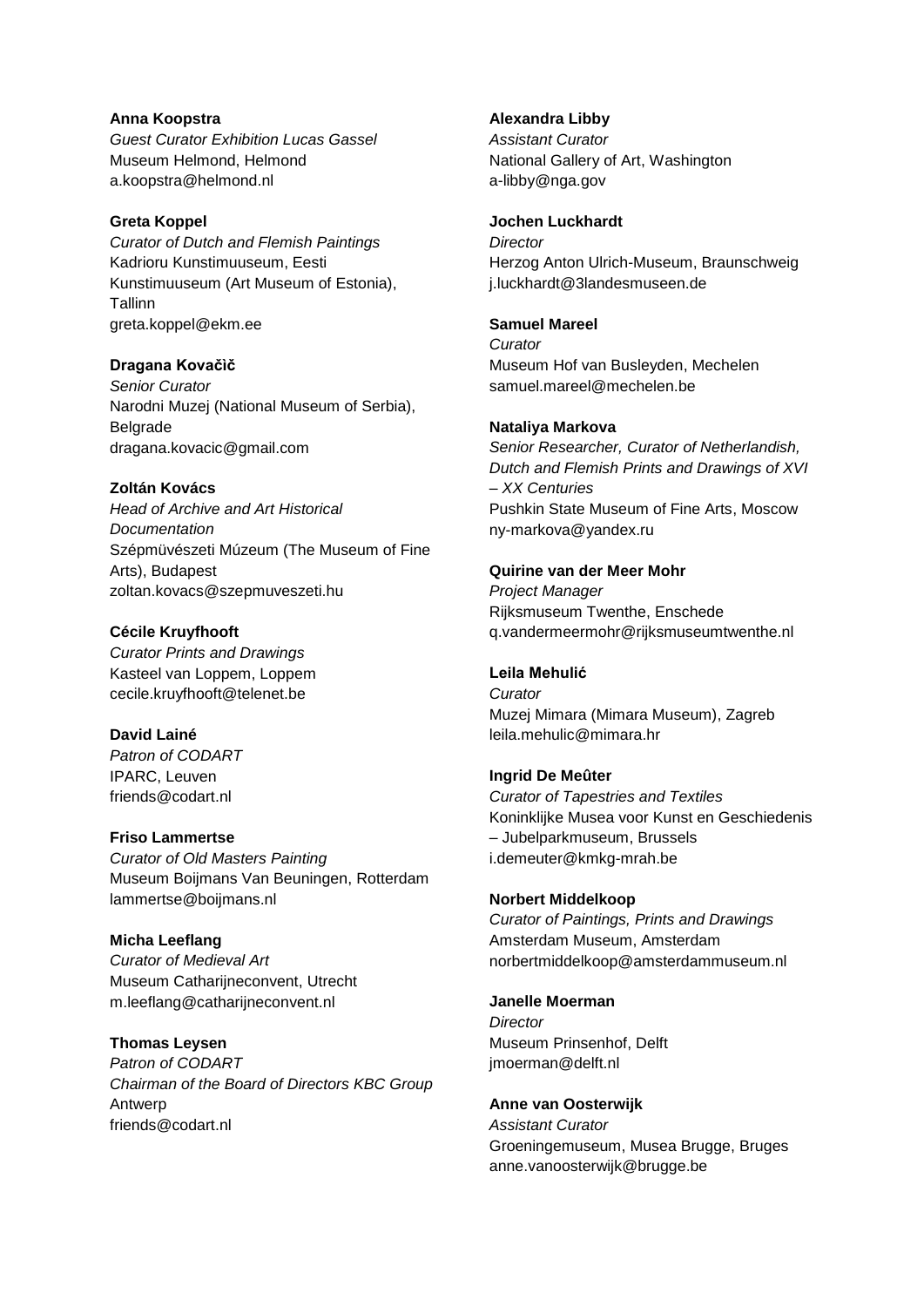#### **Baudouin du Parc** *Patron of CODART* Brussels friends@codart.nl

#### **Vanessa Paumen**

*Coordinator, Flemish Research Center for the Arts in the Burgundian Netherlands* Groeningemuseum, Musea Brugge, Bruges vanessa.paumen@brugge.be

**José Juan Pérez Preciado** *Assistant Curator of Flemish and Northern European Paintings* Museo Nacional del Prado, Madrid josejuan.perez@museodelprado.es

**Bernadette Petti**

*Assistant Curator of Fine Art* The Bowes Museum, Barnard Castle bernadette.petti@thebowesmuseum.org.uk

**Michael Philipp** *Chief Curator* Museum Barberini, Potsdam philipp@museum-barberini.com

# **Ruud Priem**

*Chief Curator* Sint-Janshospitaal, Musea Brugge, Bruges ruud.priem@brugge.be

### **Esmée Quodbach**

*Assistant Director and Editor-in-Chief* Center for the History of Collecting, The Frick Collection and Frick Art Reference Library, New York quodbach@frick.org

### **Marrigje Rikken**

*Head of Collections* Frans Hals Museum, Haarlem m.rikken@franshalsmuseum.nl

**Joseph and Jana Roussel**

*Patrons of CODART* Levallois-Perret friends@codart.nl

### **Charlotte Rulkens**

*Prins Bernhard Cultuurfonds Junior Curator* Mauritshuis, The Hague c.rulkens@mauritshuis.nl

**Epco Runia** *Head of Collection* Museum Het Rembrandthuis, Amsterdam e.runia@rembrandthuis.nl

#### **Marjan Scharloo**

*Board Member of CODART Director* Teylers Museum, Haarlem mscharloo@teylersmuseum.nl

### **Robert Schindler**

*Fariss Gambrill Lynn and Henry Sharpe Lynn Curator of European Art* Birmingham Museum of Art, Birmingham, USA rschindler@artsbma.org

#### **Gary Schwartz**

*Honorary Member of CODART* Maarssen gary.schwartz@xs4all.nl

**Loekie Schwartz** *Honorary Member of CODART* Maarssen loekie.schwartz@xs4all.nl

### **Gero Seelig**

*Curator of Netherlandish Paintings* Staatliches Museum Schwerin, Schwerin seelig@museum-schwerin.de

### **Anja Sevčík**

*Head of Department of Baroque Painting* Wallraf-Richartz-Museum & Fondation Corboud, Cologne sevcik@wallraf.museum

#### **Willem te Slaa**

*Curator* Museum Van Loon, Amsterdam willemteslaa@museumvanloon.nl

#### **Leonore van Sloten**

*Curator* Museum Het Rembrandthuis, Amsterdam l.vansloten@rembrandthuis.nl

#### **Sabine van Sprang**

*Curator* Koninklijke Musea voor Schone Kunsten van België, Brussels sabinesprang@fine-arts-museum.be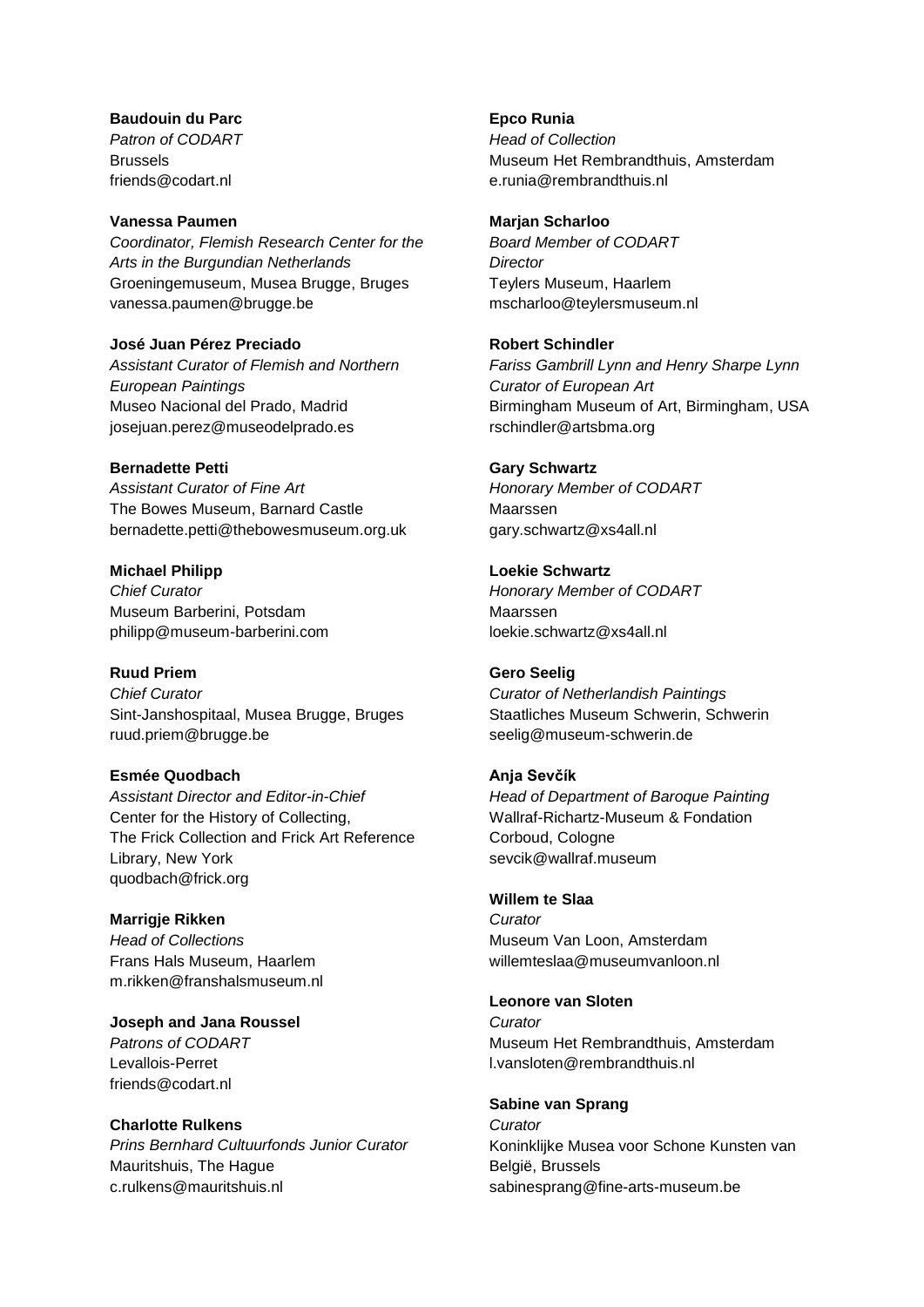#### **Jan Van der Stock**

*Professor Art History* Katholieke Universiteit Leuven, Leuven jan.vanderstock@arts.kuleuven.ac.be

#### **Chris Stolwijk**

*Director* RKD - Netherlands Institute for Art History, The Hague stolwijk@rkd.nl

## **Marlies Stoter**

*Curator of Art and Applied Art* Fries Museum, Leeuwarden m.stoter@friesmuseum.nl

### **Eve Straussman-Pflanzer**

*Head of European Art Department & Elizabeth and Allan Shelden Curator of European Paintings* Detroit Institute of Arts, Detroit estraussmanpflanzer@dia.org

## **Alice Taatgen**

*Curator of Exhibitions and Education* Koninklijk Paleis Amsterdam, Amsterdam ac.taatgen@dkh.nl

### **Elsbeth van Tets**

*Patron of CODART* Amsterdam friends@codart.nl

### **Lucinda Timmermans**

*Junior Curator of Base Metals* Rijksmuseum, Amsterdam l.timmermans@Rijksmuseum.nl

### **Ilona van Tuinen**

*Curator of Drawings* Rijksmuseum, Amsterdam i.van.tuinen@rijksmuseum.nl

**Jane Turner** *Head of the Print Room* Rijksmuseum, Amsterdam j.turner@rijksmuseum.nl

## **Matthias Ubl**

*Curator Early Netherlandish Painting* Rijksmuseum, Amsterdam m.ubl@rijksmuseum.nl

#### **Nadia Vangampelaere**

*Policy Officer Collection and Documentation* Musea Brugge, Bruges nadia.vangampelaere@brugge.be

### **Titia Vellenga**

*Chair of the Friends of CODART Foundation Patron of CODART*, Ommen friends@codart.nl

## **Lea van der Vinde**

*Curator* Mauritshuis, The Hague l.vandervinde@mauritshuis.nl

## **Annette de Vries**

*Head of Collections (from 1 April 2018)* Dordrechts Museum, Dordrecht advries@kasteelduivenvoorde.nl

## **Adriaan Waiboer**

*Head of Collections and Research* National Gallery of Ireland, Dublin awaiboer@ngi.ie

## **Kjell Wangensteen**

*Assistant Curator of European Art* Indianapolis Museum of Art, Indianapolis kwangensteen@imamuseum.org

### **Floris van Wanroij**

*Patron of CODART* Floris van Wanroij Fine Art, Dommelen friends@codart.nl

### **Rik van Wegen**

*Curator* Kasteel-Museum Sypesteyn, Loosdrecht rikvanwegen@sypesteyn.nl

### **Dennis Weller**

*Curator of Northern European Art* North Carolina Museum of Art, Raleigh dennis.weller@ncdcr.gov

## **Robert Wenley** *Head of Collections and Learning and Deputy Director*

Barber Institute of Fine Arts, Birmingham, UK r.m.g.wenley@bham.ac.uk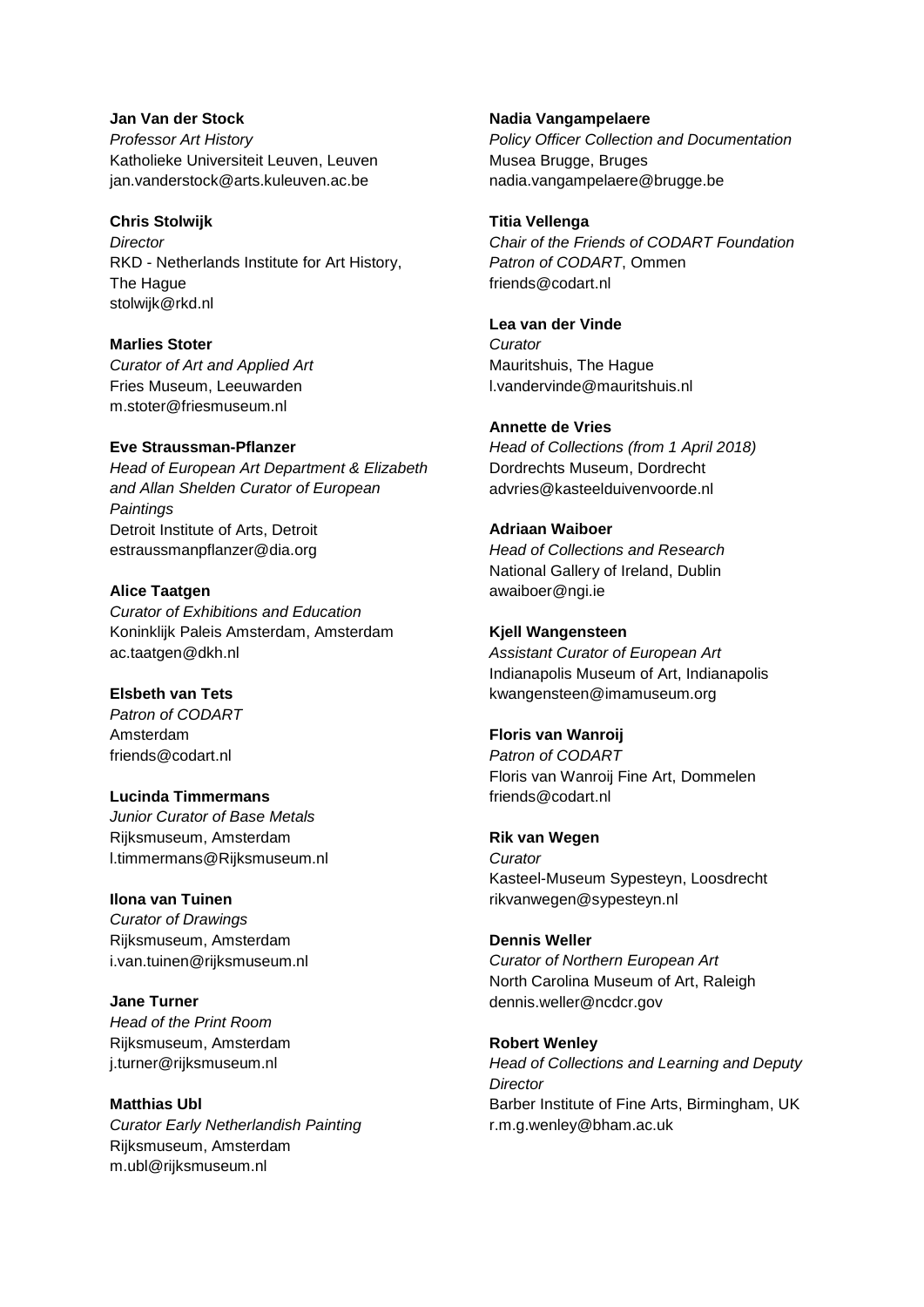## **Ira Westergård** *Chief Curator* Sinebrychoff Art Museum, Finnish National Gallery, Helsinki ira.westergard@siff.fi

#### **Betsy Wieseman**

*Paul J. and Edith Ingalls Vignos, Jr. Curator of European Paintings and Sculpture, 1500-1800* Cleveland Museum of Art, Cleveland bwieseman@clevelandart.org

## **Evelien de Wilde**

*Assistant Curator* Groeningemuseum, Musea Brugge, Bruges evelien.de.wilde@brugge.be

## **David de Witt**

*Senior Curator* Museum Het Rembrandthuis, Amsterdam d.dewitt@rembrandthuis.nl

## **Hubert De Witte** *Managing Director*

Musea Brugge, Bruges hubert.de.witte@brugge.be

# **Lara Yeager-Crasselt**

*Curator* The Leiden Collection, New York lyeagercrasselt@theleidencollection.com

# **Yao-Fen You**

*Associate Curator of European Sculpture and Decorative Arts* Detroit Institute of Arts, Detroit yyou@dia.org

## **SPEAKERS**

## **Bendor Grosvenor**

*Art Historian, Writer, Dealer, Presenter TV series* Edinburgh bendor@arthistorynews.com

### **Elsje Janssen**

*Board Member of CODART Director of Collections* Koninklijk Museum voor Schone Kunsten Antwerpen, Antwerp elsje.janssen@kmska.be

## **Esmée Quodbach**

*Assistant Director and Editor-in-Chief* Center for the History of Collecting, The Frick Collection and Frick Art Reference Library, New York quodbach@frick.org

## **Marrigje Rikken**

*Head of Collections* Frans Hals Museum, Haarlem m.rikken@franshalsmuseum.nl

## **Jan Van der Stock**

*Professor Art History* Katholieke Universiteit Leuven, Leuven jan.vanderstock@arts.kuleuven.ac.be

## **Jane Turner**

*Head of the Print Room* Rijksmuseum, Amsterdam j.turner@rijksmuseum.nl

### HOSTS AND ORGANIZATION

### **Kristel Van Audenaeren**

*Assistant Curator* Groeningemuseum, Musea Brugge, Bruges kristel.vanaudenaeren@brugge.be

### **Till-Holger Borchert**

*Board Member of the Friends of CODART Director* Musea Brugge, Bruges till-holger.borchert@brugge.be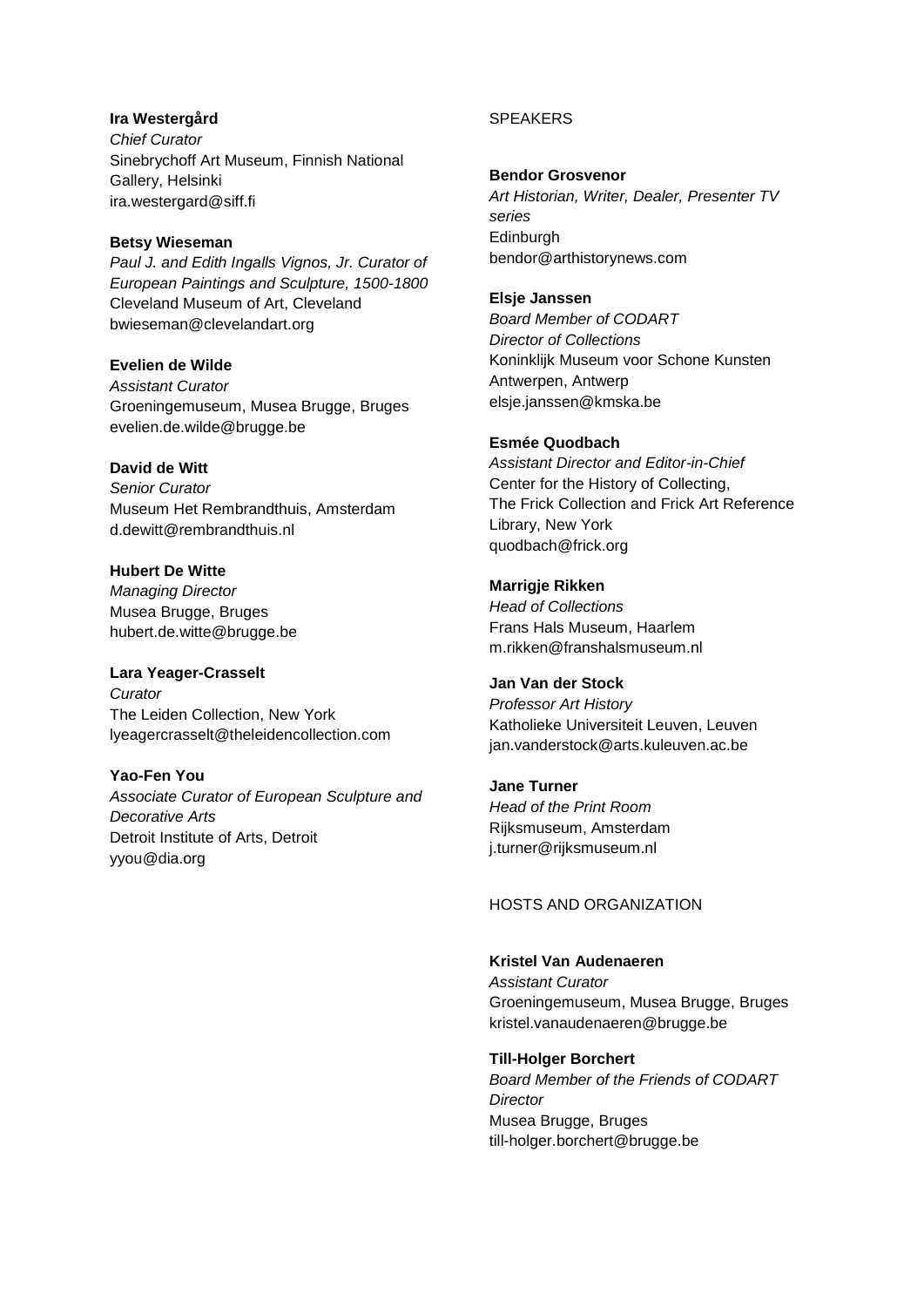**Noël Geirnaert** Honorary Chief Archivist Bruges City Archives

**Inge Geysen** *Assistant Curator* Gruuthusemuseum, Musea Brugge, Bruges inge.geysen@brugge.be

**Virginie D'haene** *Assistant Curator Prints and Drawings*, Museum Plantin-Moretus, Antwerp virginie.dhaene@stad.antwerpen.be

### **Evelien Hauwaerts** Researcher/Cataloguer Medieval Manuscripts Public Library Bruges evelien.hauwaerts@brugge.be

## **Aleid Hemeryck**

*Curator* Gruuthusemuseum, Musea Brugge, Bruges aleid.hemeryck@brugge.be

**Maryem van den Heuvel** *Ambassador* Royal Netherlands Embassy, Brussels bru@minbuza.nl

**Louise Janssens de Bisthoven** Adornes Domain ljb@adornes.org

**Hanna Oosterbaan** *Cultural Attaché* Royal Netherlands Embassy, Brussels bru@minbuza.nl

**Anne van Oosterwijk** *Assistant Curator* Groeningemuseum, Musea Brugge, Bruges anne.vanoosterwijk@brugge.be

### **Vanessa Paumen**

*Coordinator, Flemish Research Center for the Arts in the Burgundian Netherlands* Groeningemuseum, Musea Brugge, Bruges vanessa.paumen@brugge.be

**Ruud Priem** *Chief Curator* Sint-Janshospitaal, Musea Brugge, Bruges ruud.priem@brugge.be

**Griet Steyaert** *Conservator* Musea Brugge, Bruges griet.steyaert@brugge.be

#### **Eva Tahon**

**Curator** Gruuthusemuseum, Musea Brugge, Bruges eva.tahon@brugge.be

**Nadia Vangampelaere** *Policy Officer Collection and Documentation* Musea Brugge, Bruges nadia.vangampelaere@brugge.be

**Evelien de Wilde** *Assistant Curator* Groeningemuseum, Musea Brugge, Bruges evelien.de.wilde@brugge.be

**Hubert De Witte** *Managing Director* Musea Brugge, Bruges hubert.de.witte@brugge.be

BOARD OF CODART

**Erik van Ginkel** *Managing Director* Rijksmuseum, Amsterdam e.van.ginkel@rijksmuseum.nl

**Elsje Janssen** *Director of Collections* Koninklijk Museum voor Schone Kunsten Antwerpen, Antwerp elsje.janssen@kmska.be

**Thomas Leysen** *Patron of CODART Chairman of the Board of Directors KBC Group* Antwerp friends@codart.nl

**Marjan Scharloo** *Director* Teylers Museum, Amsterdam mscharloo@teylersmuseum.nl